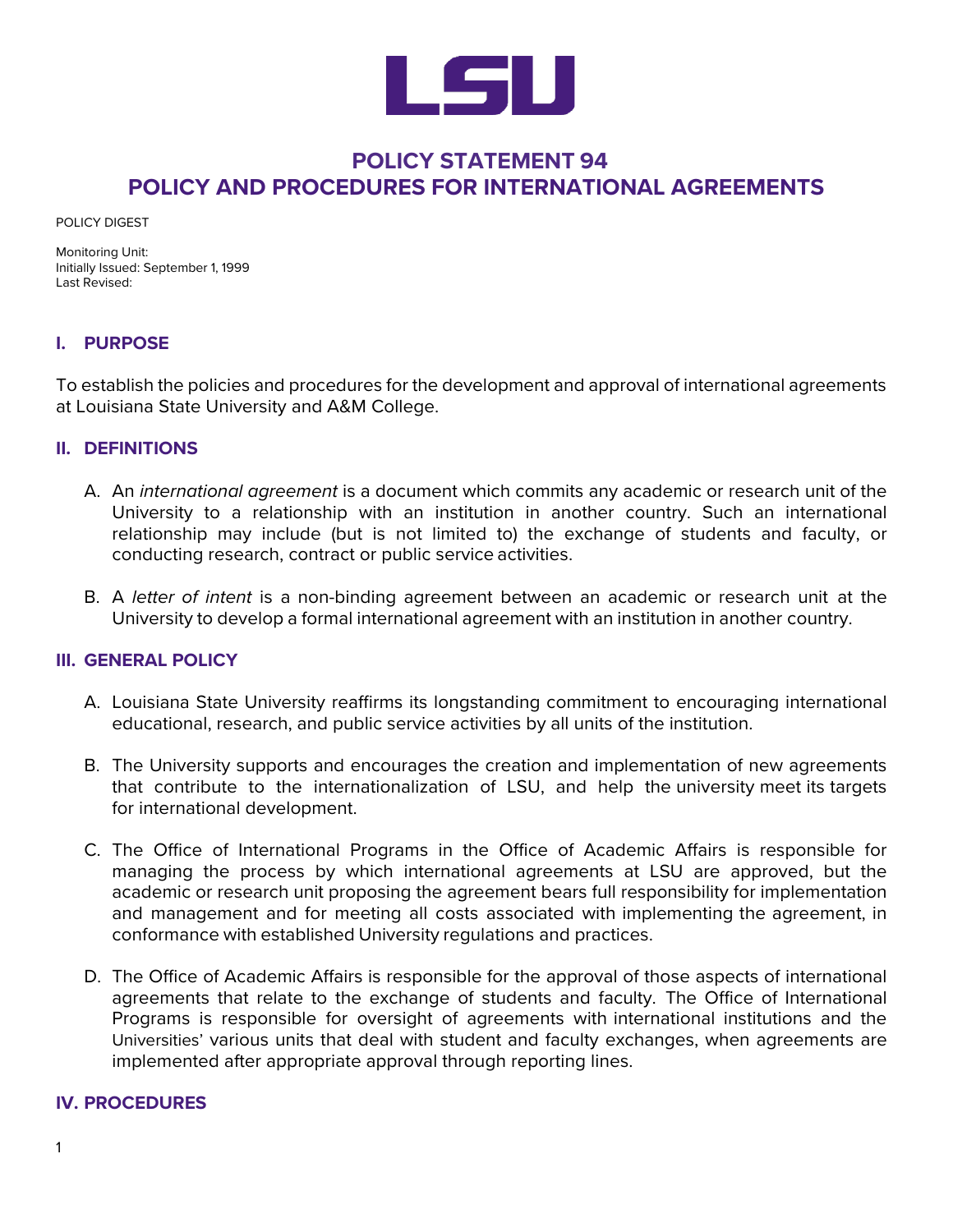Any academic or research unit that wishes to establish an **international agreement** should first confer with the Office of International Programs to discuss the proposed agreement and obtain guidelines and copies of approved formats for agreements. If the proposed agreement entails commitments other than or in addition to the exchange of students and faculty (i.e., research, training or public service activities), the requirements of PS-32 must also be satisfied. Budgetary and fiscal issues, including scholarships and tuition and fee waivers, and academic issues, including admissions and enrollment implications of an agreement, should be addressed at the earliest possible stage of development. The approval and support of the chair of the department or supervisor of the unit must be secured at this stage. A draft of the agreement should be prepared and submitted to the Office of International Programs through the chair and dean of the college.

In the case of units not located in colleges, the draft agreement should be forwarded through appropriate channels. If appropriate (pursuant to PS-32), the agreement will be referred to Financial and Administrative Services (FAS) and Office of Sponsored Research and Graduate Studies (OSRGS) for review. Comments from FAS and OSRGS will be adopted in the draft agreements. The Office of International Programs will then forward the draft agreement to the Council of Vice Chancellors for review.

A standard letter of intent will be available for use. It and all subsequent revisions to it must be approved by FAS. Academic or research units wishing to prepare a **letter of intent** for review by the Office of International Programs may obtain a standard letter of intent form from that office to use when a letter of intent is requested. The Provost is authorized to approve letters of intent.

- A. The international agreement will specify the University unit designated to manage LSUs participation in the linkage. Each agreement will be for a fixed period of time, ordinarily for five years, renewable under the provisions of Article 3.7.
- B. When the Provost has approved the proposal, the Office of International Programs will inform the academic or research unit responsible for the agreement at LSU that it may submit the proposed agreement to its international counterpart for review and comments.
- C. After receiving the comments of the institution in the other country, the academic or research unit responsible for the agreement at LSU must submit the proposed agreement to the Office of International Programs for review and recommendations.
- D. If the Office of International Programs, in consultation with FAS and OSRGS when applicable, recommends approval of the proposed agreement, the agreement shall be forwarded through the Provost to the Chancellor. The Chancellor has final authority to approve or disapprove international agreements.
- E. The international agreement must be signed by the appropriate representative of the institution in the other country.
- F. The responsibility for organizing and paying for any official signing ceremony resides with the college or department that originates the international agreement.
- G. The Office of International Programs must receive requests for the renewal of active linkage agreements a minimum of one year prior to expiration. Units proposing renewal should submit a summary of activities conducted under the auspices of the agreement. The Office of